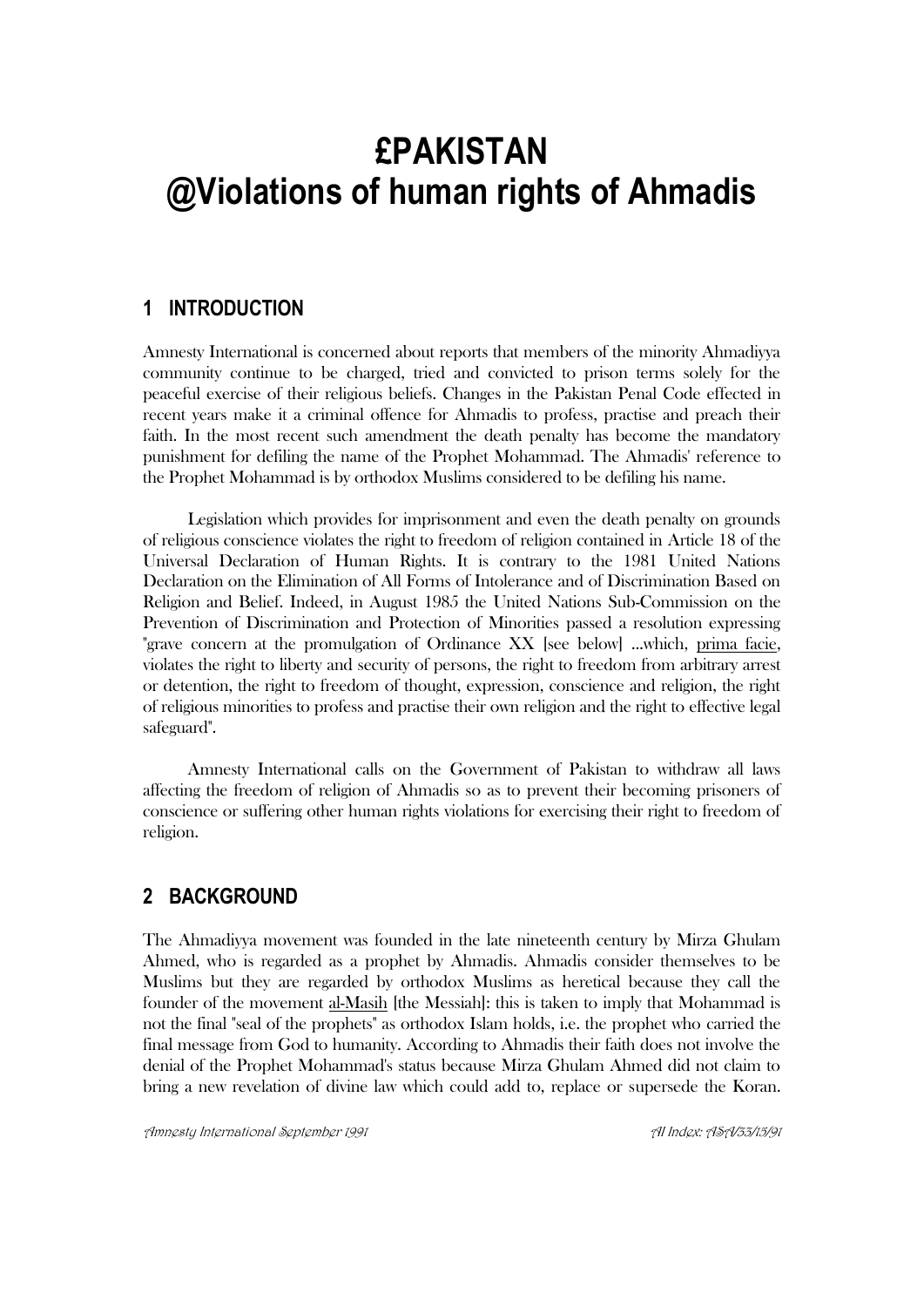Mirza Ghulam Ahmed considered himself a mahdi, a reappearance of the Prophet Mohammad, and thought it his task to revive Islam. As a result of these divergences, Ahmadis have been subjected to discrimination and persecution in some Islamic countries. In the mid-1970s, the Saudi Arabia-based World Muslim League called on Muslim governments worldwide to take action against Ahmadis. Ahmadis are since then banned in Saudi Arabia.

There are an estimated 10 million Ahmadis throughout the world with more than three million currently living in Pakistan. Their centre is located in Rabwah, Jhang district in Pakistan's Punjab province. Ahmadis are also referred to as Quadiani after the birthplace of the founder of the movement in Qadian in what is now the Indian part of Punjab or as Lahori, since part of the movement - which does not accept the founder as a prophet - has its centre in Lahore.

Ahmadis have held key posts in government and the armed forces in Pakistan leading to persistent accusation from some orthodox Muslims that the Ahmadis seek to undermine Islam from within. Twice in Pakistan's history, in 1953 and 1974, large scale agitation against the Ahmadiyya community led to serious bloodshed. In the latter instance over 20 Ahmadis were said to have been killed and ten of their places of worship and many houses destroyed. The Islamization policy of President Zia-ul-Haq (1977 to 1988) as of the present government under Prime Minister Mian Nawaz Sharif, in office since November 1990, have been accompanied by a process of introducing legislation which has progressively restricted the freedom of the Ahmadis to practise their faith. The government of Benazir Bhutto, in spite of its profession to restore and respect human rights, did not repeal any of the laws violating the freedom of religion of Ahmadis.

# **3 LEGISLATION PROVIDING FOR IMPRISONMENT AND THE DEATH PENALTY FOR AHMADIS**

In 1974 a constitutional amendment introduced by the government of Prime Minister Zulfikar Ali Bhutto declared the Ahmadiyya community a non-Muslim minority. This move was generally interpreted as a response to pressure from orthodox Muslim groups to circumscribe the activities of the Ahmadis.

President Zia-ul-Haq came to power on 5 July 1977 in a military coup which overthrew the government of Prime Minister Zulfikar Ali Bhutto. He introduced a policy of Islamization with the declared intent of turning Pakistan into a truly Islamic society. In imposing restrictions on the Ahmadiyya community, President Zia was seen by some observers as responding to pressure from fundamentalist Islamic groups upon whom he was considered to rely for support to his government. In early 1984, fundamentalist mullahs [Islamic scholars] had reportedly declared that if further action were not taken against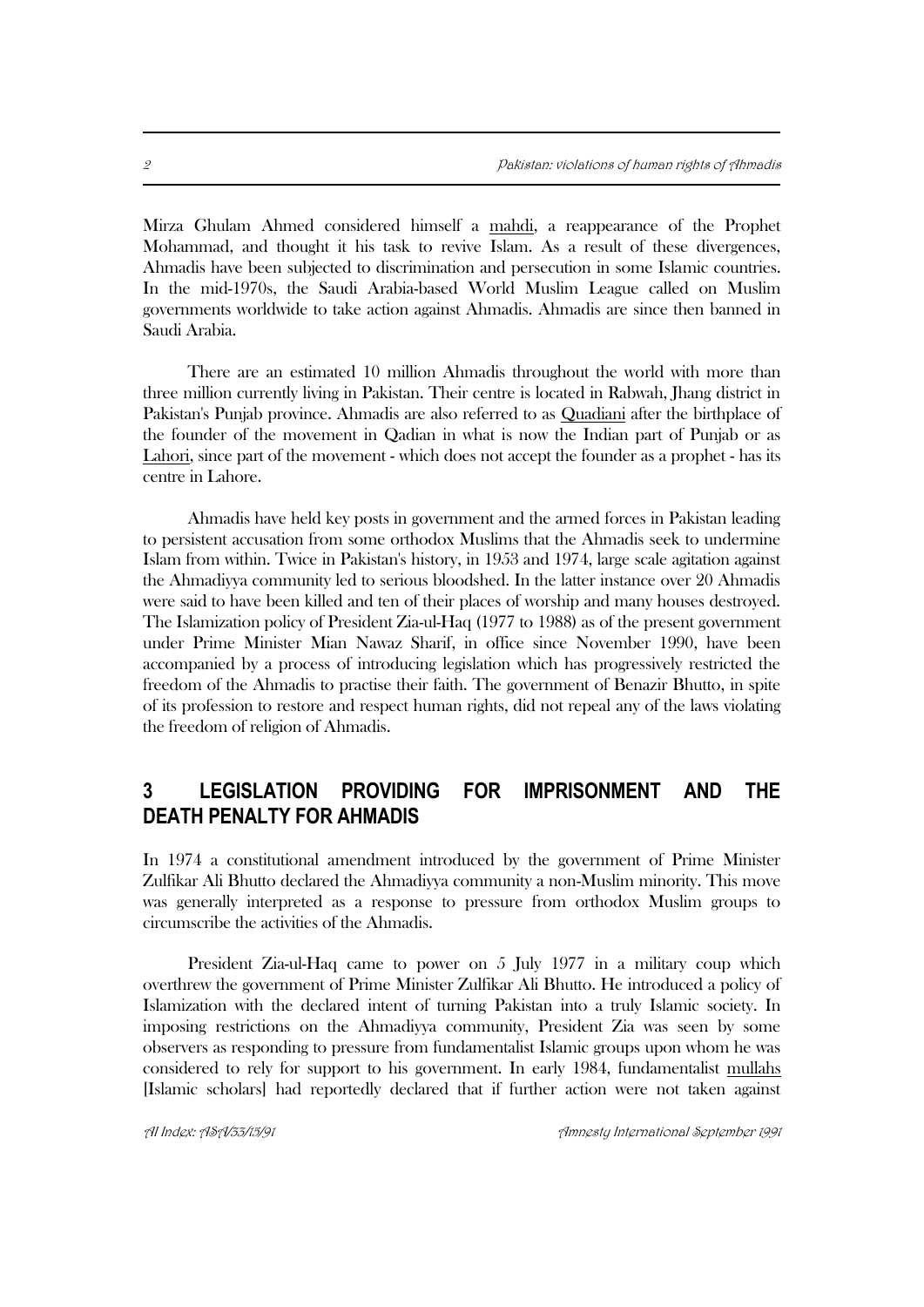Ahmadis by 30 April 1984 and if the 1974 constitutional amendment were not rigorously enforced, Ahmadi places of worship would be attacked and members of the community become the targets for attacks.

On 26 April 1984 President Zia-ul-Haq promulgated Ordinance XX of 1984; this Ordinance amended the Pakistan Penal Code (PPC), introducing Sections 298-B and 298-C which make it a criminal offence for Ahmadis to call themselves Muslims, employ nomenclature and appellations associated with the Prophet, use Muslim practices in worship or propagate their faith. Section 298 of the PPC deals with the criminal offence of "uttering words, etc., with deliberate intent to wound religious feelings"; Section 298-A concerns the "use of derogatory remarks, etc., in respect of holy personages". These sections do not, like the sections introduced in 1984, specifically refer to the Ahmadiyya community. The new sections read:

"298-B Misuse of epithets, descriptions and titles, etc., reserved for certain holy personages or places: (1) Any person of the Quadiani group or the Lahori group (who call themselves `Ahmadis' or by any other name) who by words, either spoken or written, or by visible representation, -

(a) refers to or addresses, any person, other than a Caliph [successor of the Prophet] or companion of the Holy Prophet Muhammad (peace be upon him), as `Ameer-ul-Mumineen' [commander of the faithful], `Khalifa-tul-Munineen'[Caliph of the faithful], `Khalifa-tul-Muslimeen' [Caliph of the Muslims], `Sahaabi' [companion of the Prophet] or `Razi Allah Anho' [may God be pleased with him];

(b) refers to, or addresses, any person, other than a wife of the Holy Prophet Muhammad (peace be upon him), as `Ummul-Mumineen' [mother of the faithful];

(c) refers to, or addresses, any person, other than a member of the family `Ahlebait' [progeny of the Prophet] of the Holy Prophet (peace be upon him), as `Ahlebait' ; or

(d) refers to, or names, or calls, his place of worship as `Masjid' [mosque];

shall be punished with imprisonment of either description for a term which may extend to three years, and shall also be liable to fine.

(2) Any person of the Quadiani group or Lahori group (who call themselves `Ahmadis' or by any other name) who by words, either spoken or written, or by visible representation, refer to the mode or form of call to prayers followed by his faith as `Azan' [Muslim call to prayer], or recites Azan as used by the Muslims, shall be punished with imprisonment of either description for a term which may extend to three years, and shall also be liable to fine."

"298-C Person of Quadiani group, etc., calling himself a Muslim or preaching or propagating his faith: Any person of the Quadiani group or the Lahori group (who call themselves `Ahmadis' or by any other name), who directly or indirectly, poses himself as a Muslim, or calls, or refers to, his faith as Islam, or preaches or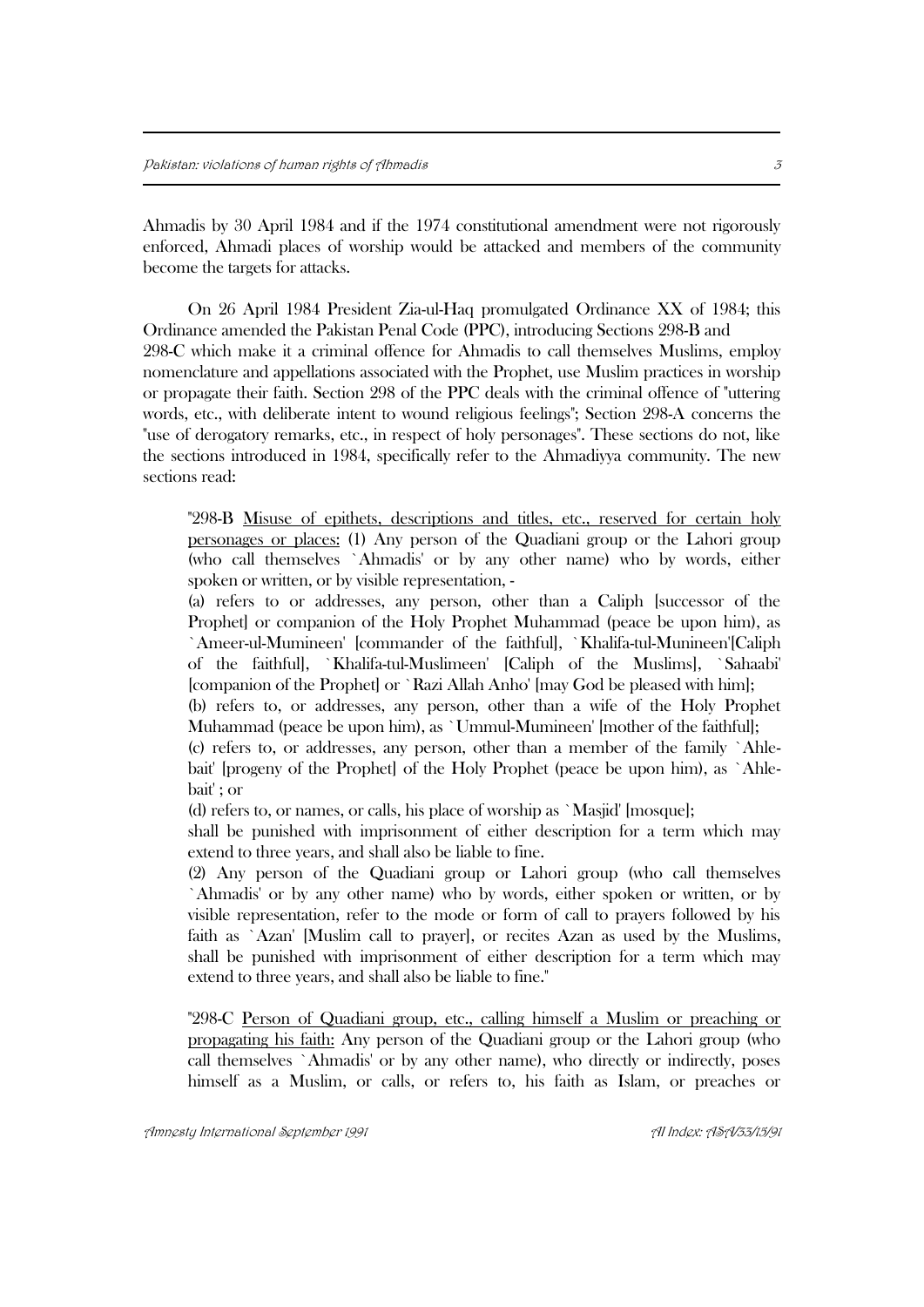propagates his faith, or invites others to accept his faith, by words, either spoken or written, or by visible representations, or in any manner whatsoever outrages the religious feelings of Muslims, shall be punished with imprisonment of either description for a term which may extend to three years and shall also be liable to fine."

In addition, the West Pakistan Press and Publications Ordinance XXX of 1963 was amended by adding a new clause in Section 24, Sub-Section I, which allows provincial governments to seize any published material which contravenes Ordinance XX, or "forfeit any security that had been deposited by the press responsible for printing the material involved".

The presidential order and penal code amendments were challenged as being contrary to the injunctions of Islam through petitions brought by members of the Ahmadiyya community before the Federal Shariat Court and the Supreme Court, but both petitions were rejected.

In 1986 the Pakistan Penal Code was further amended by Criminal Law Amendment Act, 1986, adding Section 295-C which provides the death penalty or life imprisonment for the criminal offence of defiling the name of the Prophet Mohammad. It reads:

"295-C Use of derogatory remarks, etc. in respect of the Holy Prophet: Whoever by words, either spoken or written, or by visible representations, or by any imputation, innuendo, or insinuation, directly of indirectly, defiles the sacred name of the Holy Prophet (peace be on him), shall be punished with death, or imprisonment for life, and shall also be liable to fine."

Under the government of Mian Nawaz Sharif, the Pakistan Penal Code was further amended in 1991. The Pakistan federal cabinet on 29 July 1991 decided to amend Section 295-C to remove the alternative punishment of imprisonment for life. The amendment makes the death penalty the mandatory punishment for the criminal offence of defiling the name of the Prophet Muhammad. The Ahmadis' reference to the Prophet Mohammad is taken by orthodox Muslims to constitute defiling the name of the Prophet.

Minister of Law, Justice and Parliamentary Affairs, Chaudhary Amir Hussain, stated to the press that this decision had been taken by the federal government in accordance with the verdict of the Federal Shariat Court. The Enforcement of Shariat Act, 1991, adopted by both houses of parliament in May 1991, requires the government to bring all laws into conformity with Islam. In order to become law the amendment to Section 295-C will have to be approved by parliament. Its passage is highly likely as the government enjoys a large majority in both houses of parliament. It is not known to Amnesty International when the amendment will be placed before parliament.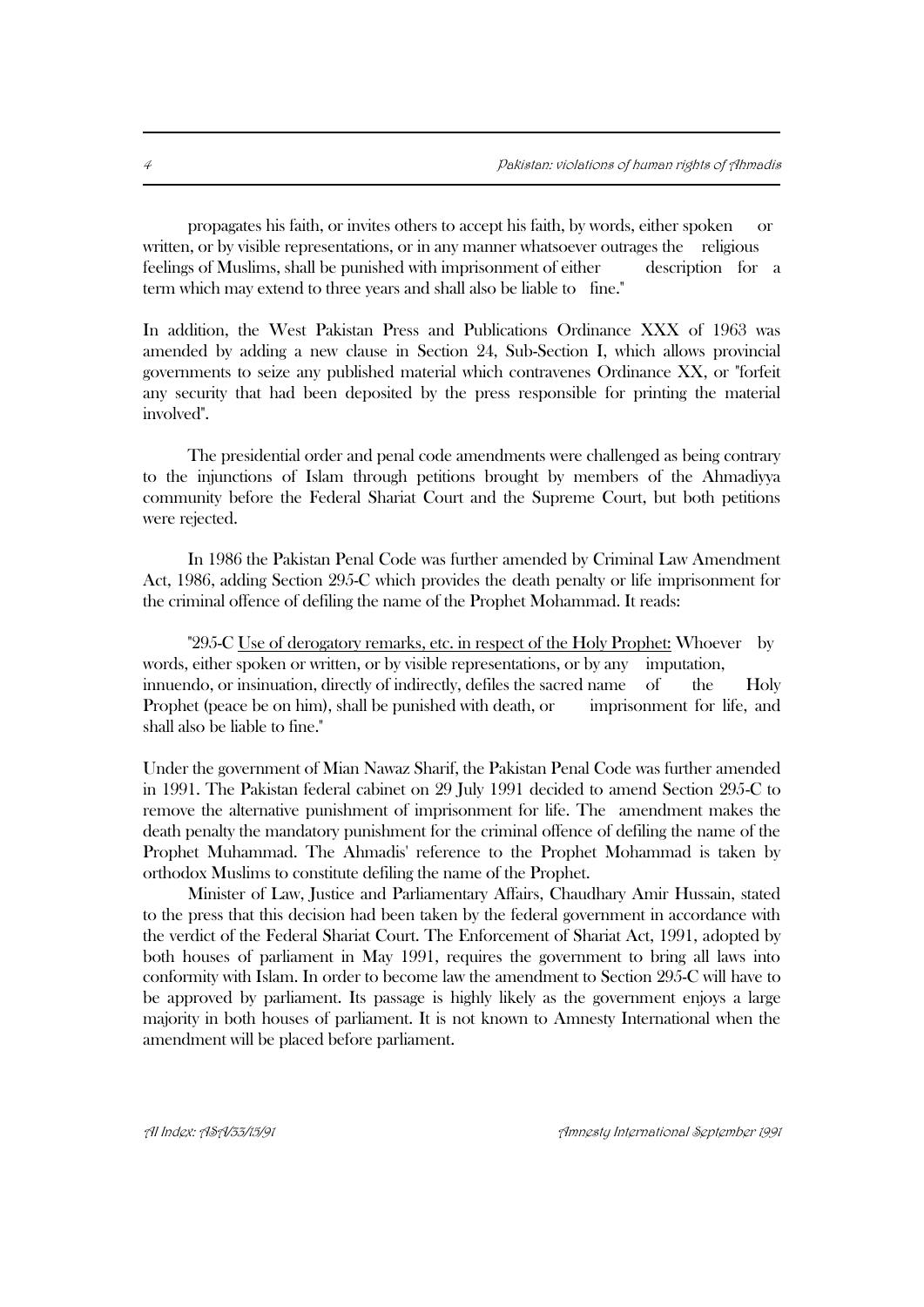Ordinance XXI of 1991 promulgated by President Ghulam Ishaq Khan on 7 July 1991 amended the Pakistan Penal Code and the Code of Criminal Procedure to increase the maximum punishment for outraging the religious feelings of any group from two years to ten years. Section 295-A of the Pakistan Penal Code now reads:

"295-A Deliberate and malicious acts intended to outrage religious feelings of any class by insulting its religion or religious beliefs: Whoever, with deliberate and malicious intention of outraging the religious feelings of any citizens of Pakistan, by words, either spoken or written, or by visible representations insults the religion or the religious beliefs of any class, shall be punished with imprisonment of either description for a term which may extend to ten years, or with fine, or with both."

Ordinances in Pakistan remain in force for a period of 120 days and then lapse unless they are approved by parliament and thereby made part of the regular legal system. At the end of August 1991 the Standing Committee of the National Assembly on the Interior decided to recommend to parliament the adoption of Criminal Law (Second Amendment) Bill, 1991, which provides for the increase of the maximum punishment for the criminal offence of offending the religious feeling of any class. It is highly likely to be adopted in the next parliamentary session.

The amendments of the Pakistan Penal Code introduced in 1991 are applicable to anyone defiling the name of the Prophet Mohammad or outraging the religious feelings of certain groups. They are of significance particularly in the context of the Pakistan Government's policy towards the Ahmadiyya community, as its members are frequently charged under these two sections of the PPC.

## **4 VIOLATIONS OF HUMAN RIGHTS OF AHMADIS**

#### 4.1 The general situation

Ahmadis are frequently charged and sentenced under sections 298-B and 298-C of the PPC. According to a report in Nawai Waqt of 11 September 1988, some 3,113 Ahmadis had been charged under Ordinance XX up to September 1988. Several cases of Ahmadis tried and sentenced under it have come to Amnesty International's knowledge since. Some Ahmadis are also reported to have been charged under Section 295-C but Amnesty International is not aware of anyone having been sentenced under it.

The large majority of Ahmadis charged under Sections 298-B, 298-C, 295-A and 295-C are, however, released on bail and sometimes have to wait for periods extending to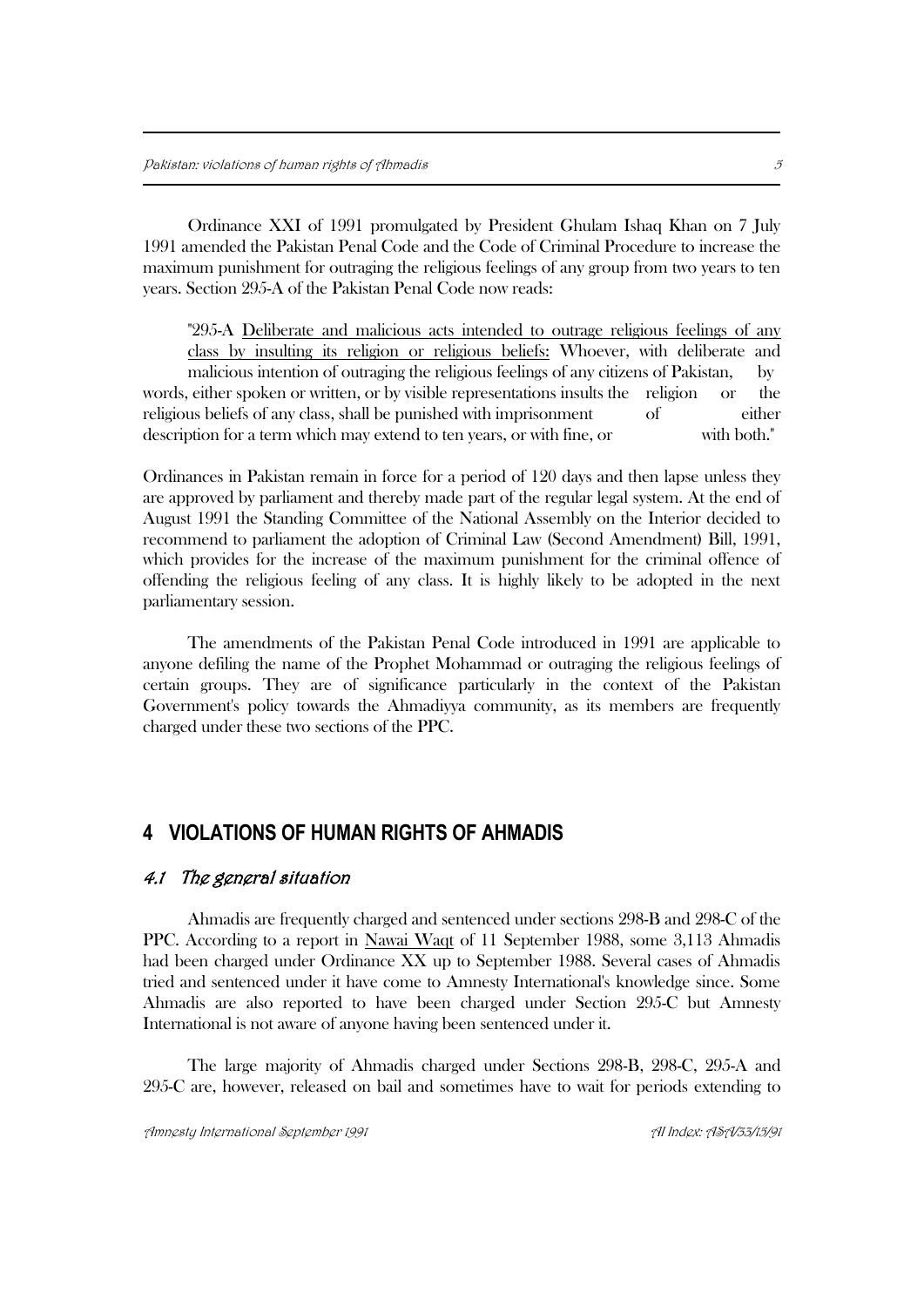several months and sometimes years before being brought to trial. Once the amendment to Section 295-C which makes the death penalty mandatory for anyone found guilty of having defiled the name of the Prophet Mohammad is passed by parliament, Ahmadis charged under this Section and unsure of a date of their trial will have to live under considerable and unfairly imposed stress awaiting trial.

#### 4.2 Human rights violations of Ahmadis in 1990 and 1991

Several cases of Ahmadis charged and sentenced for the peaceful exercise of their faith have come to the attention of Amnesty International. Some of the most recent ones are described here.

In Abbotabad, North West Frontier Province, a group of about 55 Ahmadis met on 12 January 1990 for a prayer meeting in a private household. A local Islamic group, the Khatm-e-Nabowat Youth Force, allegedly reported the meeting to the Deputy Commissioner of Police in Abbotabad. The following day the police registered a case under Section 298-C PPC against twelve of the participants in the prayer meeting for offering prayers and citing from the Holy Koran. At the same time they were accused under Section 16 of the Maintenance of Public Order Ordinance and Section 107 of the Criminal Procedure Code for disturbing law and order despite the apparent peaceful nature of their meeting in a private home. Five of these persons were arrested in the following days; about three and a half months after their arrest they were released on bail in late April 1990 after an earlier bail application had been rejected.

One of the accused persons in the Abbotabad case, Rana Karamatullah, an elderly businessman and farmer, had, like some other Ahmadis, a history of repeated arrests and harassment. He had been previously arrested in June 1984 for having greeted Muslims by the words assalam-o-alaikum [peace be upon you], to which one of the persons present had objected. An exchange between Karamatulla and the other man is then understood to have taken place during which, according to the complaint lodged with the police a few hours later, Karamatullah allegedly made abusive remarks about Islam. On that occasion Karamatullah was held in police custody for 26 days before bail was granted. In March 1985 he was sentenced by a magistrate to six months' imprisonment and a fine for having deliberately and maliciously insulted the religion and religious belief of another individual. Held for several days in jail following the trial, Karamatullah was again released on bail pending his appeal to the Sessions Court against both his conviction and his sentence. In October 1989 the Sessions court upheld the sentence but a further appeal was lodged subsequently.

The cases of Rana Karamatullah and his co-accused Ahmadis from Abbotabad had not come up for trial by mid-1991, when Amnesty International was informed by the lawyer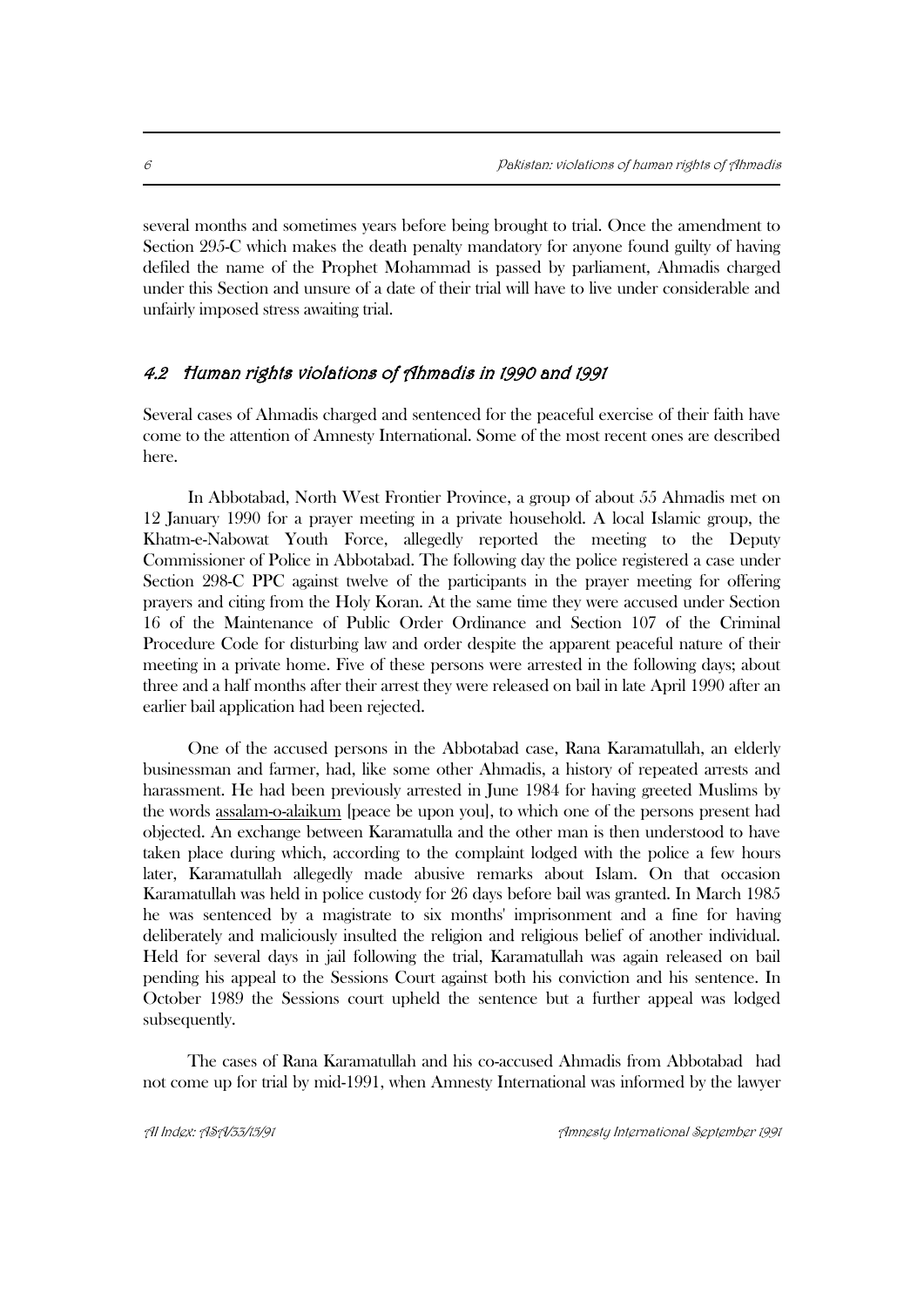representing him that Rana Karamatullah had, together with nine other persons, died in a car accident on 30 June 1991, in what the lawyer described as suspicious circumstances.

At the end of November 1990 two brothers, Muhammad Hanif and Muhammad Ahsan, both shopkeepers and members of the Ahmadiyya community, were each sentenced to six years' imprisonment and a heavy fine in Multan, Punjab province. They were found guilty of offenses under Section 298-B and 298-C PPC for allegedly having preached about their faith. After their trial, both men were reportedly detained on 26 December 1990 and taken to New Central Jail, Multan. They appealed against their sentence and were released on bail pending a hearing of the appeal. Amnesty International does not know if a date for the hearing has been set.

In mid-December 1990 two Ahmadi shopkeepers in Rabwah, Punjab province, were arrested independently of each other for selling religious books to customers. Both were charged under Section 298-C, since by selling books on the Ahmadi faith they are considered to have preached it. Both are currently free on bail; to Amnesty International's knowledge a date for their trial has not been set.

The latest case that has come to Amnesty International's attention concerns six Ahmadis in Sambrial, Sialkot district, who have been charged under Section 295-C and 298-C. On the written complaint of the local mullah, Salman Muneer, a police party on 9 July 1991 reportedly raided the Ahmadi place of worship at Sambrial and interrogated the Ahmadis gathered there for worship. They were said to have been charged with having written Kalima on the walls and thereby having hurt the feelings of Muslims. The accused denied having written the Kalima again but stated that in 1986 their Kalima inscription had been painted over by the police and that in recent heavy rains the whitewash had been washed away so that the Kalima had again become visible. It is not known to Amnesty International at present if there has been a hearing yet in this most recent case of criminal charges being brought against Ahmadis for the expression of their faith.

As in earlier years, in 1990 and 1991 a number of Ahmadis have reportedly been charged and sometimes sentenced, usually to imprisonment of around one year, for wearing badges with Kalima inscriptions, for uttering the common greeting assalaam-o-alaikum, or for using Muslim phrases of greeting on greeting cards. For instance on 10 January 1991 police reportedly arrested a local Ahmadi businessman, Abdur Rashid, in Mandi Bahauddin for having sent out invitation cards on the occasion of the opening of his workshop; the cards contained the customary words assalaam-o-alaikum and inshallah [God willing]. A case has been brought against him under Section 298-C. The local magistrate refused bail and Abdul Rashid had to remain in police custody for 10 days till bail was granted by the sessions judge.

Sometimes charges seem to have been brought against all members of an Ahmadiyya community rather than against individual persons for specific acts. In December 1989 a First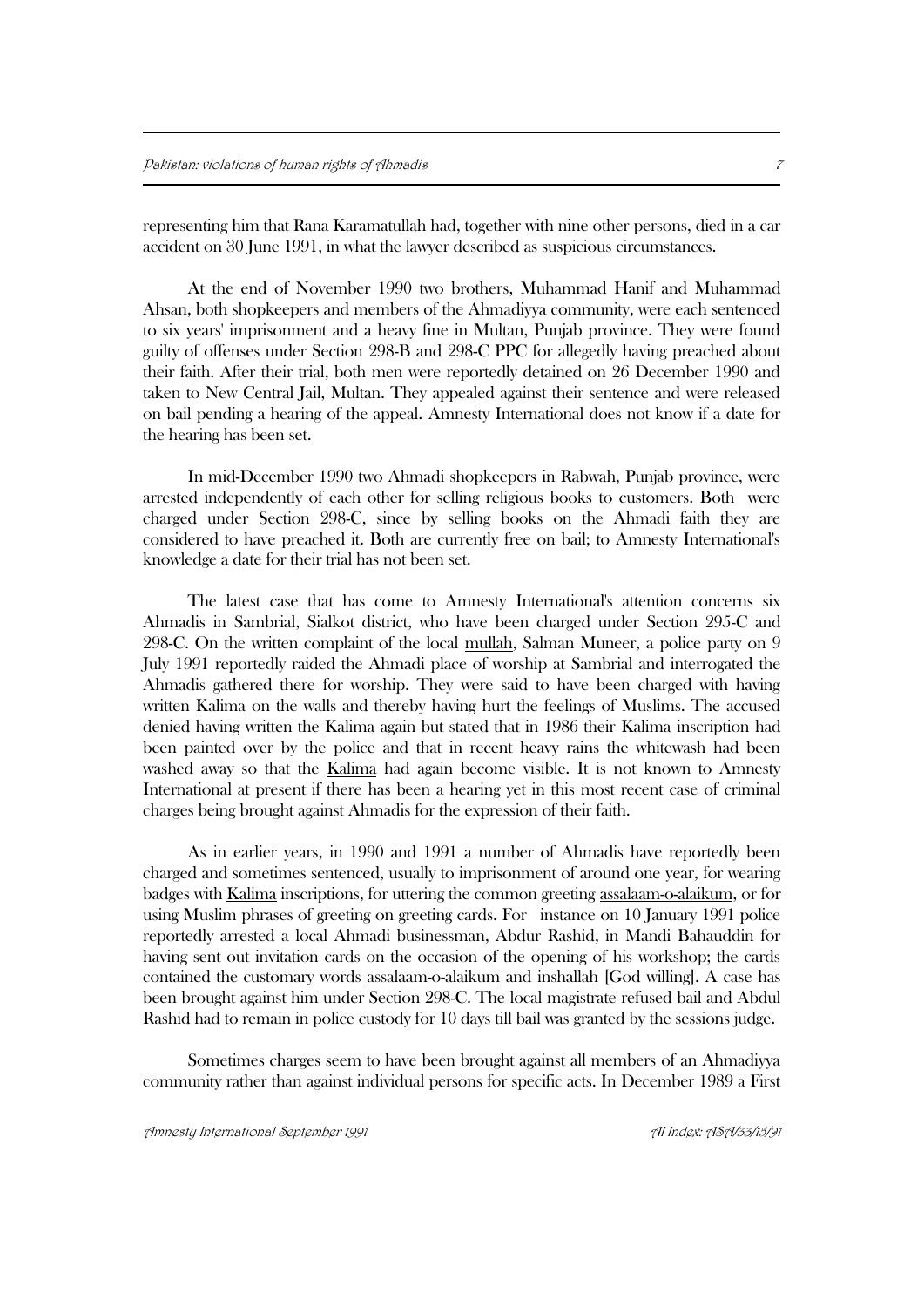Investigation Report was reportedly registered by the police against the entire Ahmadiyya population of Rabwah numbering about 55,000 persons for practising their faith.

#### 4.3 Other forms of attack and harassment of Ahmadis

Even before legislation was passed against Ahmadis in 1984 members of the community were reportedly subjected to discrimination, for example in employment and education facilities. Ahmadi places of worship were frequently attacked by non-Ahmadis, verses of the Koran displayed on their walls were painted over and Ahmadi worship was disturbed.

The promulgation of Ordinance XX in 1984 has contributed to a climate in Pakistan in which members of the Ahmadiyya community have become more vulnerable to various forms of attack and harassment. The desecration of Ahmadi places of worship and attacks on private houses of Ahmadis is a recurrent phenomenon. One recent such assault reportedly took place on 3 August 1990 in Orangi Town, Karachi, when the Ahmadi place of worship was said to have been ransacked and an adjacent missionary building set on fire.

The right to assembly of Ahmadis has frequently been curtailed; the annual meeting of the Ahmadiyya community has been banned since 1984.

Ahmadi newspapers and magazines are frequently banned if articles in them are considered to offend the religious feelings of orthodox Muslims. In 1990 the publication of the Ahmadi daily newspaper Al-Fazal and of the journals Misbah, Tehrik-i-Jadeed, Tasheezul Azan, Mishal and Ansarullah were reportedly prohibited for varying lengths of time; in August and September 1990 criminal cases were said to have been instituted against the editor, publisher and printer of Ansarullah for preaching the Ahmadi faith and posing as Muslims. The publisher and editor of Al Fazal were in June 1990 also charged under the Maintenance of Public Order Ordinance of 1960 as they were considered to be acting in "a manner prejudicial to the maintenance of public order" and were "likely" to continue doing so in a manner that would endanger public peace.

The law enforcement authorities do not appear to provide adequate protection or redress to Ahmadis who have been subjected to assault, attack or provocation by non-Ahmadis. For example, in April 1989 Ahmadis residing in Nankana Sahib, Punjab province, were reportedly attacked by a group of non-Ahmadis who systematically burnt their houses and property. Even though 60 persons were reportedly arrested by police, they were said to have been released the next day. A similar attack reportedly followed at Chak Sikander in Punjab province on 16 July 1989 which resulted in the deaths of three Ahmadis and one Muslim and the destruction of much property belonging to Ahmadis. There are conflicting reports on the sequence of events at Chak Sikander which Amnesty International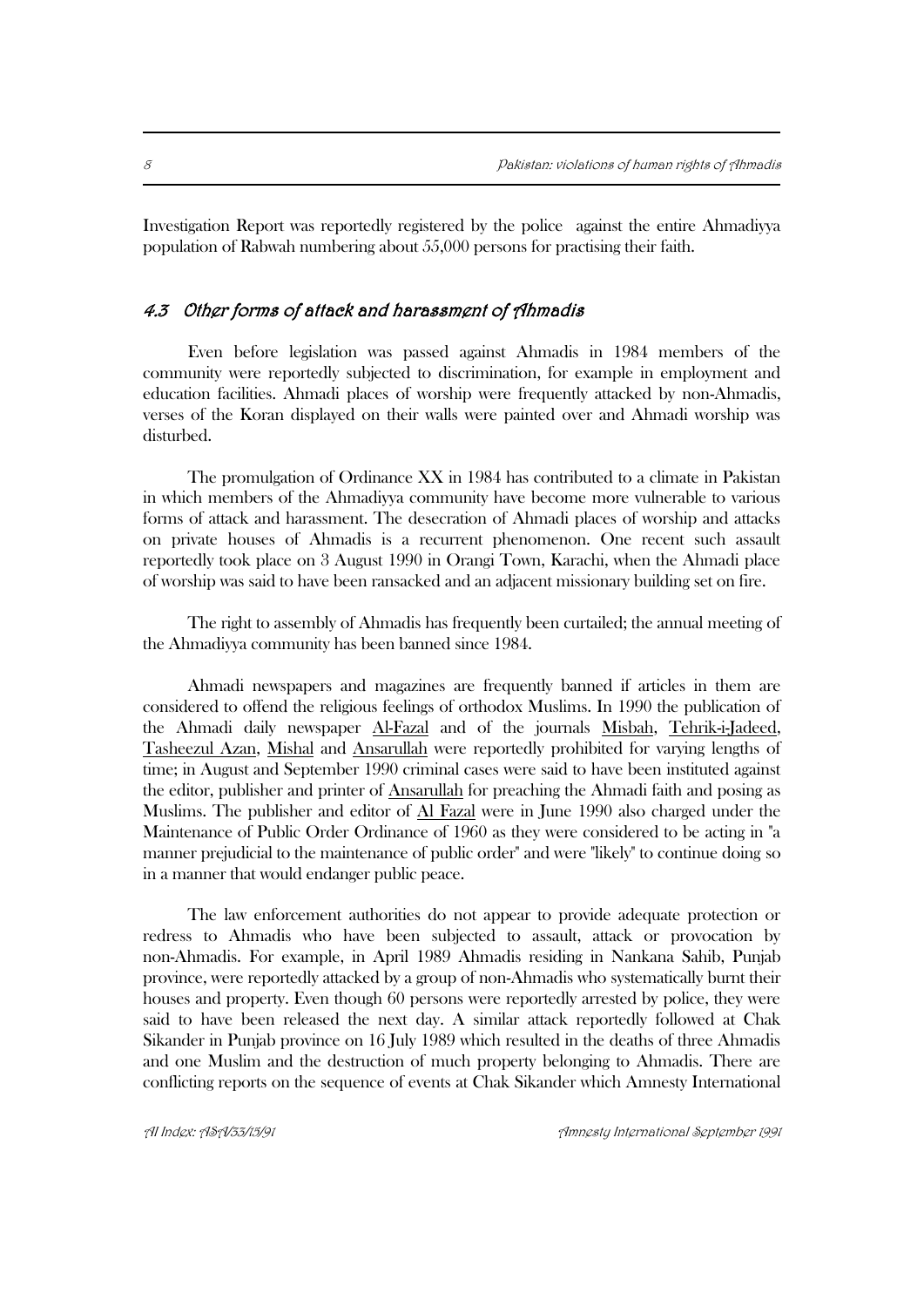has not been able to independently verify. It is, however, concerned by reports that police failed to take action to protect the lives of those attacked. It also notes with concern that police did not impartially provide for redress to both Ahmadis and non-Ahmadis. After the incident at Chak Sikander two cases were registered under Section 302 (murder) in connection with the deaths of the four persons killed in the unrest on 16 July. While 17 Ahmadis were arrested and held in police custody for two weeks before being sent to judicial custody, no arrests were made in the case registered by the Ahmadis for the murder of three members of their community. To Amnesty International's knowledge the Punjab government did not investigate the killings at Chak Sikander and the apparent failure of local police to protect the Ahmadiyya community. Amnesty International is also not aware of any steps taken by the Punjab provincial authorities to ensure that the many Ahmadis that fled their homes in Chak Sikander could return in safety.

Amnesty International has received other as yet unverified reports of cases of assaults on Ahmadis in which the authorities were apparently unwilling to accept charges by Ahmadis against non-Ahmadis or to make arrests. Spokesmen for the Ahmadiyya community also stated to Amnesty International that often Ahmadi victims of human rights violations do not register cases with the authorities as they do not expect justice to be done to them or because they fear retaliation from the Muslim majority of Pakistan.

## **5 AMNESTY INTERNATIONAL'S CONCERNS REGARDING THE HUMAN RIGHTS SITUATION OF THE AHMADIYYA COMMUNITY**

Amnesty International takes no position on the question whether Ahmadis should be considered Muslims or not. Amnesty International is concerned that under the increasingly more stringent legislation in Pakistan members of the Ahmadiyya community in Pakistan can be imprisoned and even sentenced to death solely for the exercise of their right to freedom of religion including the right to express their religion, either individually or in community with others.

Legislation contained in Ordinance XX provides for imprisonment on grounds of religious belief which violates the right to freedom of religious expression contained in Article 18 of the Universal Declaration of Human Rights which reads:

"Everyone has the right to freedom of thought, conscience and religion; this right includes freedom to change his religion or belief, and freedom, either alone or in community with others and in public or private, to manifest his religion or belief teaching, practice, worship and observance."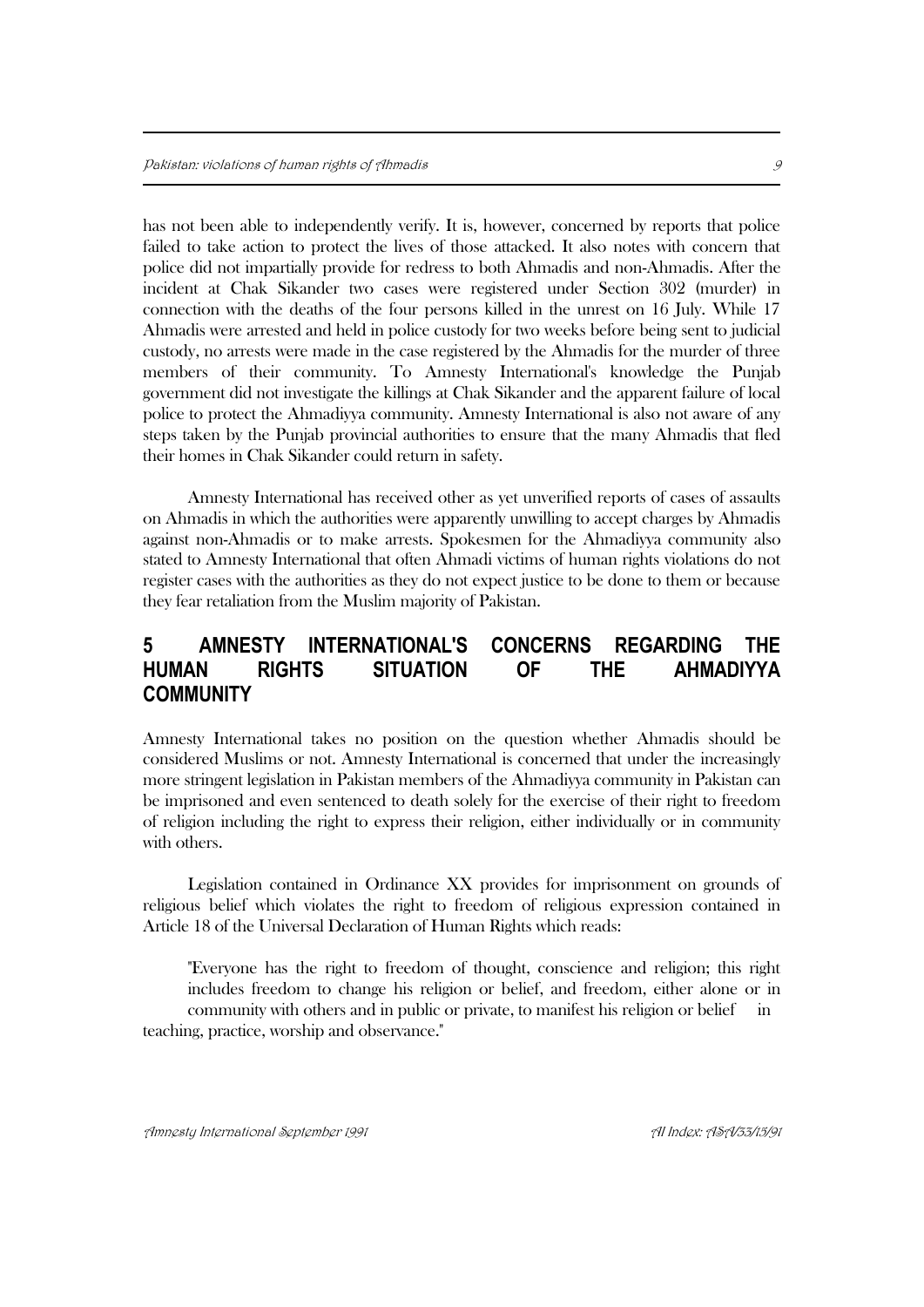It is also contrary to the United Nations Declaration on the Elimination of All Forms of Intolerance and of Discrimination Based on Religion and Belief proclaimed by the General Assembly in November 1981. Its preamble reads: " ... it is essential to promote understanding, tolerance and respect in matters relating to freedom of religion and belief and to ensure that the use of religion and belief for ends inconsistent with the Charter of the United Nations, other relevant instruments of the United Nations and the purposes and principles of the present Declaration is inadmissible ...". Indeed, in August 1985 the United Nations Sub-Commission on the Prevention of Discrimination and Protection of Minorities passed a resolution expressing "grave concern at the promulgation of Ordinance XX" and called for its repeal.

Amnesty International is particularly concerned about the recent amendment of Section 295-C PPC which makes the death penalty mandatory for the criminal offence of defiling the name of the Prophet Mohammad. It opposes the amendment in the context of its general and unconditional opposition to the death penalty. The organization believes the death penalty violates the right to life and the prohibition of cruel, inhuman and degrading punishment as proclaimed in Articles 3 and 5 of the Universal Declaration of Human Rights. In Amnesty International's view the death penalty is inherently unjust and arbitrary.

In countries that have not abolished the death penalty, international standards require that the strictest possible procedural and substantive safeguards are applied. These minimum safeguards and restrictions are set down in a number of documents, including the United Nations Economic and Social Council "Safeguards guaranteeing protection of the rights of those facing the death penalty" which were adopted by the UN Economic and Social Council in 1984 (ECOSOC resolution 1984/50) and endorsed by the UN General Assembly the same year. Safeguard 1 requires that "capital punishment may be imposed only for the most serious crimes, it being understood that their scope should not go beyond intentional crimes, with lethal or other extremely grave consequences." The provision of the death penalty, as a mandatory penalty, under Section 295-C of the Pakistan Penal Code for an offence of a religious nature, not involving the loss of life or even the use of violence, appears to be incompatible with ECOSOC safeguard 1. The amendment of the Pakistan Penal Code making the death sentence mandatory for this offence runs counter to the spirit of the UN General Assembly resolution 32/61 of December 1977 which calls for "progressively restricting the number of offenses for which the death penalty may be imposed with a view to the desirability of abolishing this punishment".

Amnesty International is concerned that many Ahmadis are at present in detention solely for the exercise of their right to freedom of religion. Amnesty International considers these persons "prisoners of conscience", i.e. men and women detained for their beliefs, colour, sex, ethnic origin, language or religion who have not used or advocated violence. Many members of the Ahmadiyya community are at present free on bail but have criminal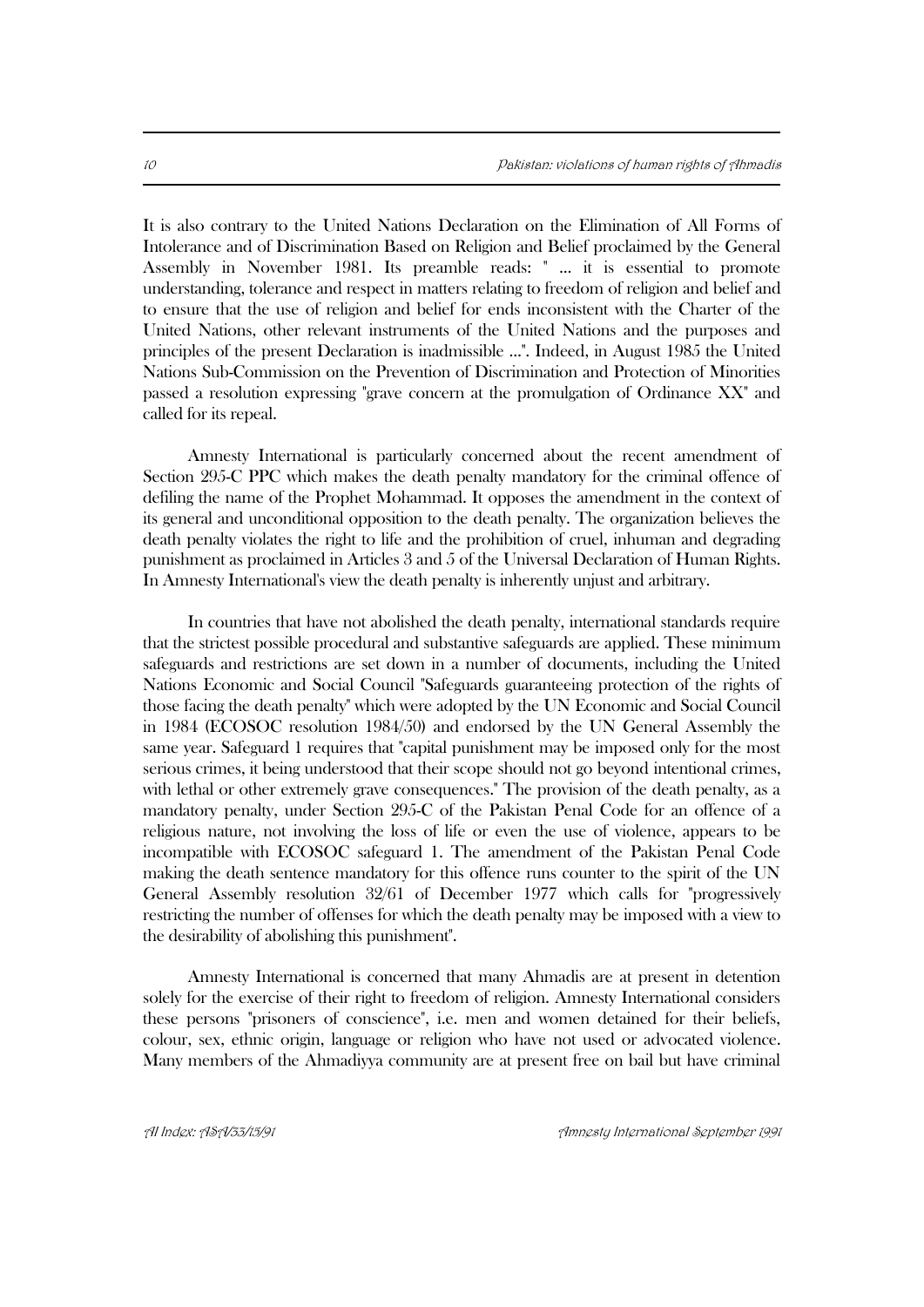charges pending against them under Sections 298-B, 298-C or 295-A; if convicted these persons are liable to become prisoners of conscience as well.

In situations of religious conflict the authorities have a particular responsibility to safeguard the fundamental rights of the minority, including the right to liberty and the safety of the person. Amnesty International is concerned that the authorities in Pakistan have not always taken effective steps to protect these rights and in case of attack by the majority to provide for adequate redress.

Amnesty International is also concerned that the freedom of expression and the freedom of association of members of the Ahmadiyya community have not been effectively safeguarded in Pakistan.

### **6 RECOMMENDATIONS TO THE GOVERNMENT OF PAKISTAN**

Amnesty International has expressed its concern about the violation of human rights of Ahmadis to successive governments of Pakistan. In 1985 and 1986 it focused on the sentencing of Ahmadis by martial law courts after trials that involved a number of serious irregularities. In July/August 1989 a delegation of Amnesty International met senior officials of the federal and provincial governments and presented Amnesty International's continuing concerns about violations of human rights of Ahmadis. Its findings and recommendations to the Pakistan Government for legal and other human rights safeguards are summarised in a memorandum published in May 1990 (see Pakistan: Human rights safeguards: A memorandum submitted to the government following a visit in July-August 1990, AI Index: ASA 33/03/90).

Amnesty International has urged successive Governments in Pakistan to consider the abolition of the death penalty and to reduce the number of offences subject to the death penalty as a first step to its abolition. It most recently raised the issue in early September 1991 after the federal government had decided to make the death penalty the mandatory punishment for anyone defiling the name of the Prophet Mohammad (see Pakistan: Legal Changes: The death penalty made mandatory for defiling the name of the Prophet Mohammad, AI Index: ASA 33/09/91).

Amnesty International urges the Government of Pakistan to:

- unconditionally and immediately release all Ahmadi prisoners of conscience;